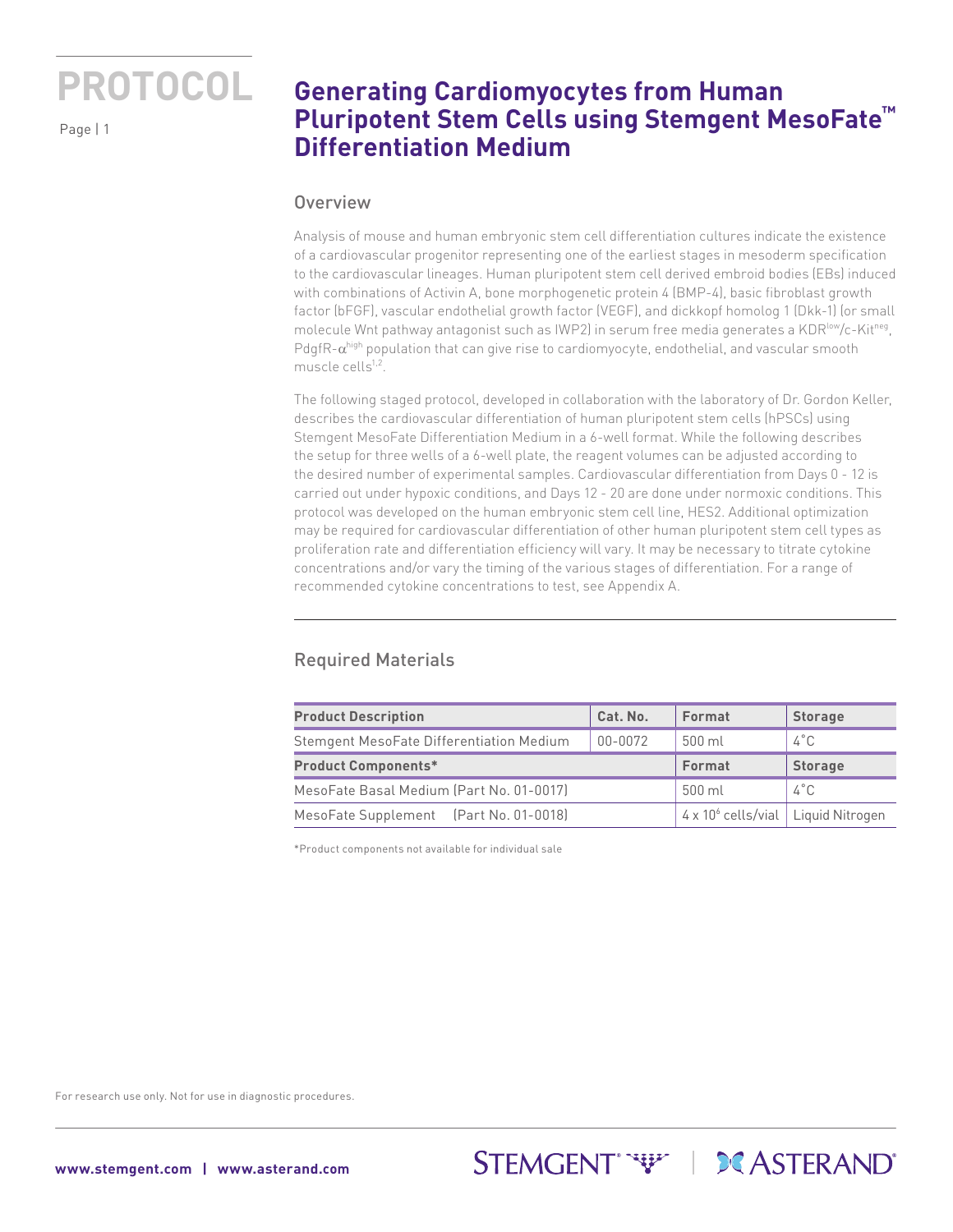Page | 2

## **Generating Cardiomyocytes from Human Pluripotent Stem Cells using Stemgent MesoFate™ Differentiation Medium**

Additional Materials Required

| <b>Product Description</b>                                                                                    | Cat. No.   |
|---------------------------------------------------------------------------------------------------------------|------------|
| DMEM/F-12 (Corning Cellgro®)                                                                                  | 10-092-CV  |
| Penicillin-Streptomycin (Life Technologies <sup>™</sup> )                                                     | 15070-063  |
| DNase I, Bovine Pancreas (Calbiochem <sup>®</sup> )                                                           | 260913     |
| TrypLE <sup>™</sup> Express (1X), Phenol Red (Life Technologies)                                              | 12605-100  |
| KnockOut <sup>™</sup> Serum Replacement (Life Technologies)                                                   | 10828-010  |
| L-Glutamine, 200 mM Solution (Life Technologies)                                                              | 25030-081  |
| L-Ascorbic acid (Sigma-Aldrich <sup>®</sup> )                                                                 | A4544      |
| 1-Thioglycerol (Sigma-Aldrich)                                                                                | M6145      |
| Y267632 (Stemgent-Asterand)                                                                                   | 04-0012    |
| Transferrin (Roche)                                                                                           | 10652202   |
| Recombinant Human BMP-4 (R&D Systems®)                                                                        | $314 - BP$ |
| Recombinant Human FGF basic (R&D Systems)                                                                     | 233-FB     |
| Recombinant Human/Mouse/Rat Activin A,CF (R&D Systems)                                                        | 338-AC/CF  |
| Recombinant Human VEGF 165 (R&D Systems)                                                                      | 293-VE     |
| Recombinant Human IWP2 (R&D Systems)                                                                          | 3533       |
| Phosphate Buffered Saline (PBS), (without Ca <sup>2+</sup> and Mg <sup>2+</sup> ) pH 7.4<br>(Corning Cellgro) | 01-031-CM  |
| Iscove's Modified Dulbecco's Medium (IMDM) (Life Technologies)                                                | 12440-053  |
| Fetal or Newborn Calf Serum (FCS)                                                                             |            |
| 0.22 µm pore size, low protein-binding filter                                                                 |            |
| 50mL polypropylene (PP) conical centrifuge tubes                                                              |            |
| Falcon® 14mL Round Bottom Polystyrene Test Tube, with Snap Cap<br>(Corning)                                   | 352001     |
| Falcon 5mL Round Bottom Polystyrene Test Tube, with Cell Strainer Snap<br>Cap (Corning)                       | 352235     |
| Ultra Low Attachment 6 well plate (Corning)                                                                   | 3471       |
| 70 µM and 100 µM cell strainer                                                                                |            |

STEMGENT<sup>\*</sup>\*\*\*\* | **DCASTERAND**\*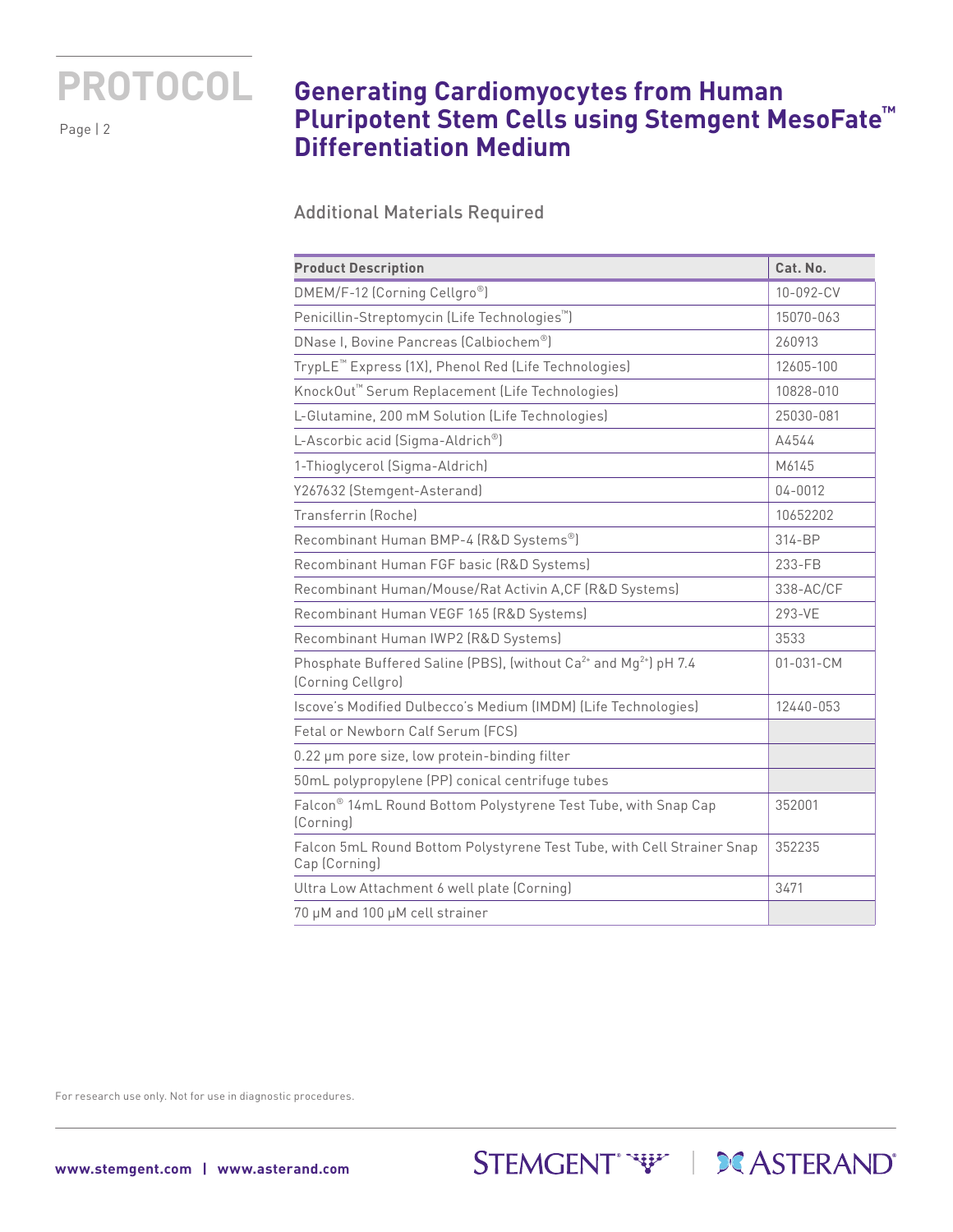

## **Generating Cardiomyocytes from Human Pluripotent Stem Cells using Stemgent MesoFate™ Differentiation Medium**

### Material Preparation

#### **hPSC Wash Medium Preparation**

|      | 500 mL DMEM/F12                   |
|------|-----------------------------------|
|      | 2.5 mL KnockOut Serum Replacement |
| 5 mL | Penicillin-Streptomycin, Liquid   |

#### **DNase I Stock Solution Preparation**

- **1.** Dissolve 5 mg of DNase I in 5 mL of tissue grade water to achieve a final concentration of 1 mg/mL.
- **2.** Stir gently at room temperature in the fume hood for 1 hour.
- **3.** Filter-sterilize and pipet into 100 µL single-use aliquots.
- **4.** Store the DNase I aliquots at -20°C.

#### **MesoFate Supplement Aliquot Preparation**

For ease of use and to minimize degradation of components, the MesoFate Supplement (Stemgent-Asterand 01-0018) should be aliquotted into single-use vials and stored separately as directed.

1 mL of MesoFate Supplement is required for 50 mL of MesoFate Basal Medium.

- **1.** Thaw the 10 mL vial of MesoFate Supplement at 4°C overnight.
- **2.** Pipet 1 mL of supplement into ten individual sterile, low protein-binding microcentrifuge tubes.
- **3.** Store the MesoFate Supplement aliquots at -20°C for up to 3 months.

**NOTE:** Once a single-use aliquot has been thawed it must be used immediately and cannot be refrozen.

STEMGENT<sup>\*</sup>\*\*\*\* | **DCASTERAND**\*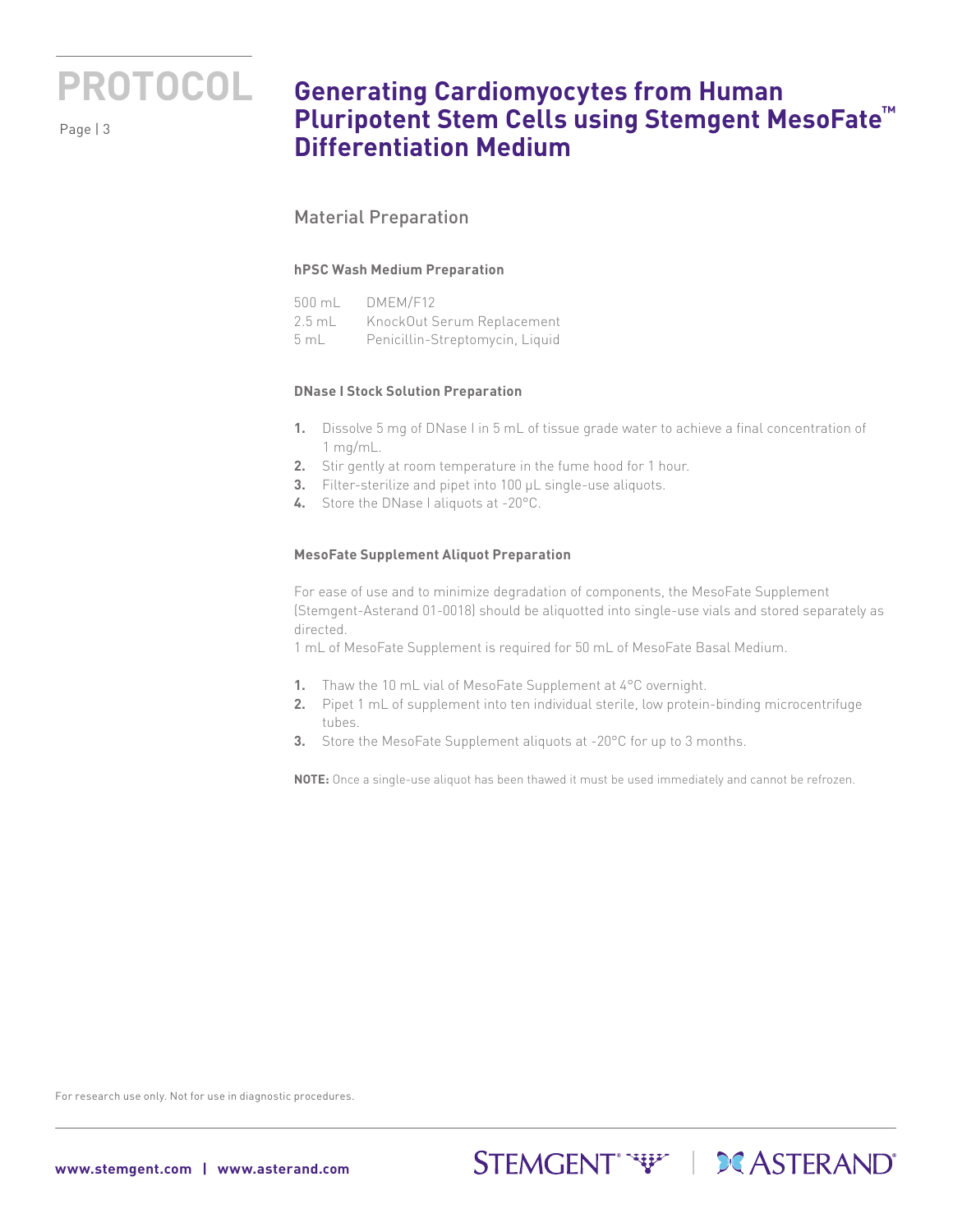Page | 4

## **Generating Cardiomyocytes from Human Pluripotent Stem Cells using Stemgent MesoFate™ Differentiation Medium**

#### **Complete MesoFate Differentiation Medium**

Prepare Complete MesoFate Differentiation Medium just prior to preparing the various induction media used throughout the protocol.

500 µL Penicillin-Streptomycin, Liquid

1 mL MesoFate Supplement (Stemgent 01-0018)

- **1.** Add 500 µL of Penicillin-Streptomycin (P/S) to the 50 mL of MesoFate Basal Medium and pipet thoroughly to mix.
- **2.** Warm the 50 mL MesoFate Basal Medium containing P/S and one 1 mL MesoFate Supplement aliquot in a 37°C waterbath for 15 to 20 minutes.
- **3.** Mix the Supplement aliquot well with a pipet and add to the warmed Basal Medium containing P/S.
- **4.** Warm the Complete MesoFate Medium in a 37°C waterbath for an additional 30 minutes.

#### **L-Ascorbic Acid Aliquots Preparation**

25 mg L-Ascorbic acid 5 mL Cold tissue grade water

- **1.** Dissolve 25 mg of L-Ascorbic acid in 5 mL of cold tissue grade water to achieve a final concentration of 5 mg/mL.
- **2.** Leave on ice and vortex periodically until completely dissolved.
- **3.** Filter-sterilize and pipet into 550 µL single-use aliquots. Store L-Ascorbic Acid aliquots at  $-20^{\circ}$ C.

**NOTE:** Once a single-use aliquot has been thawed it must be used immediately and cannot be refrozen.

#### **1-Thioglycerol Working Stock Solution Preparation**

| 26 µl | 1-Thioglycerol |
|-------|----------------|
| 2ml   | IMDM           |

Dilute 26 µl of concentrated 1-Thioglycerol in 2 ml of IMDM just before use. The working stock solution is always made fresh and should not be reused.

STEMGENT<sup>\*</sup>\*\*\*\* | **DC** ASTERAND'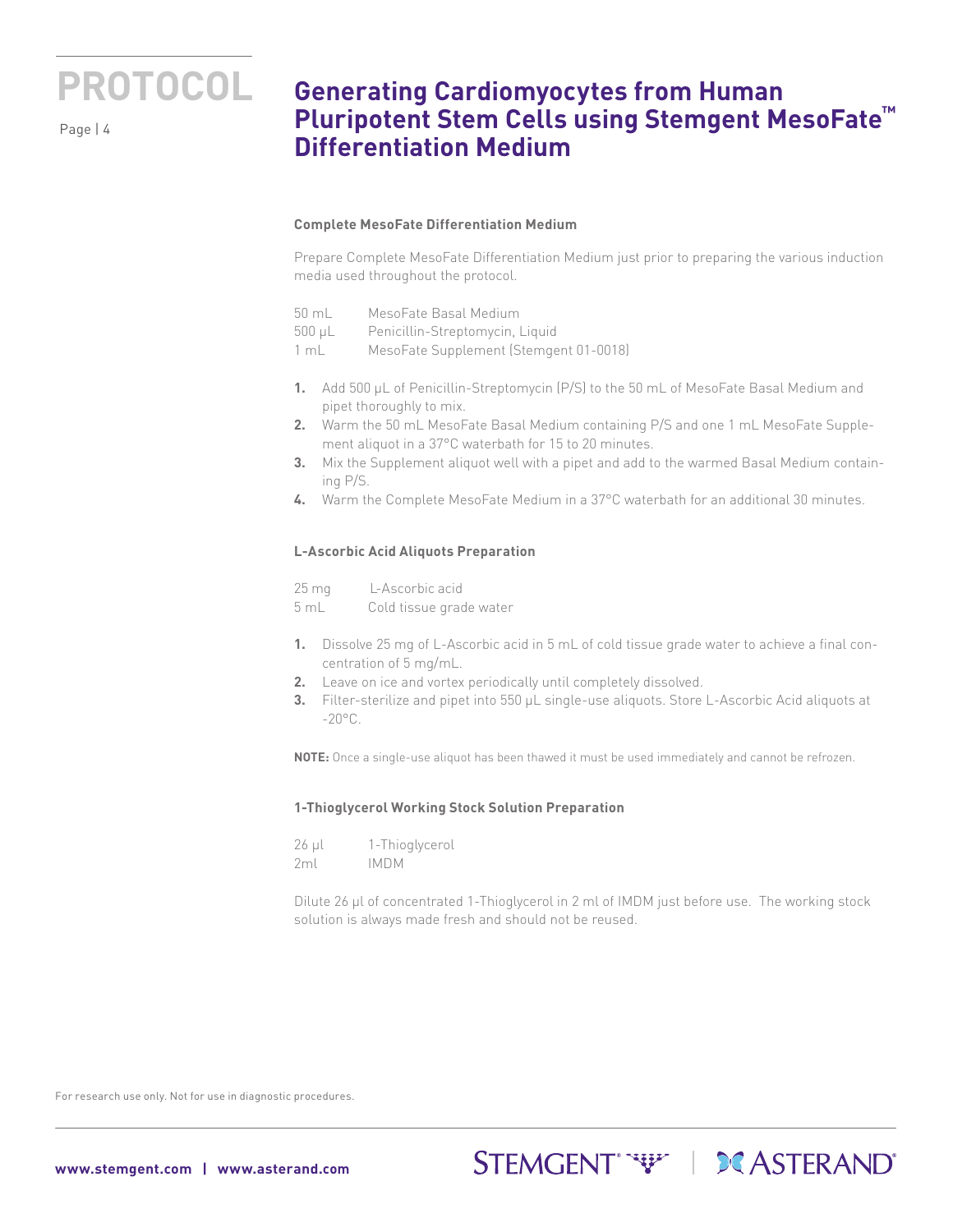

## **Generating Cardiomyocytes from Human Pluripotent Stem Cells using Stemgent MesoFate™ Differentiation Medium**

#### **Aggregation Medium Preparation**

- 50 mL Complete MesoFate Differentiation Medium
- 500 μL L-Glutamine, 200 mM Solution
- 250 μL Transferrin
- 500 μL L-Ascorbic acid
- 150 μL 1-Thioglycerol working stock solution
- 2.5 μL Recombinant Human BMP-4 (10 µg/mL stock concentration)
- 1 µM Y27632

Prepare Aggregation Medium just prior to use as instructed within the protocol. Discard any unused Aggregation Medium after use.

#### **Induction 1 Medium Preparation**

- 50 mL Complete MesoFate Differentiation Medium
- 500 μL L-Glutamine, 200 mM Solution
- 250 μL Transferrin
- 500 μL L-Ascorbic acid
- 150 μL 1-Thioglycerol working stock solution
- 50 μL Recombinant Human BMP-4 (10 µg/mL stock concentration)
- 25 μL Recombinant Human FGF basic (10 µg/mL stock concentration)
- 30 μL Recombinant Human/Mouse/Rat Activin A, CF (10 µg/mL stock concentration)

Prepare Induction 1 Medium just prior to use as instructed within the protocol. Discard any unused Induction 1 Medium after use.

**NOTE:** Optimization may be required as proliferation rate and differentiation efficiency will vary between pluripotent stem cell lines.

#### **Induction 2 Medium Preparation**

- 50 mL Complete MesoFate Differentiation Medium 500 μL L-Glutamine, 200 mM Solution 250 μL Transferrin 500 μL L-Ascorbic acid 150 μL 1-Thioglycerol working stock solution 100 μL Recombinant Human VEGF 165 (5 µg/mL stock concentration)
- $1 \mu$ M IWP2 (range from  $1-4 \mu$ M)

**NOTE:** For optimal cardiac differentiation of some hPSC lines, the addition of small molecules such as SB431542 (1-10 μM) and Dorsomorphin (0-2 μM) may be required.

STEMGENT<sup>\*</sup>\*\*\*\* | **DC** ASTERAND<sup>\*</sup>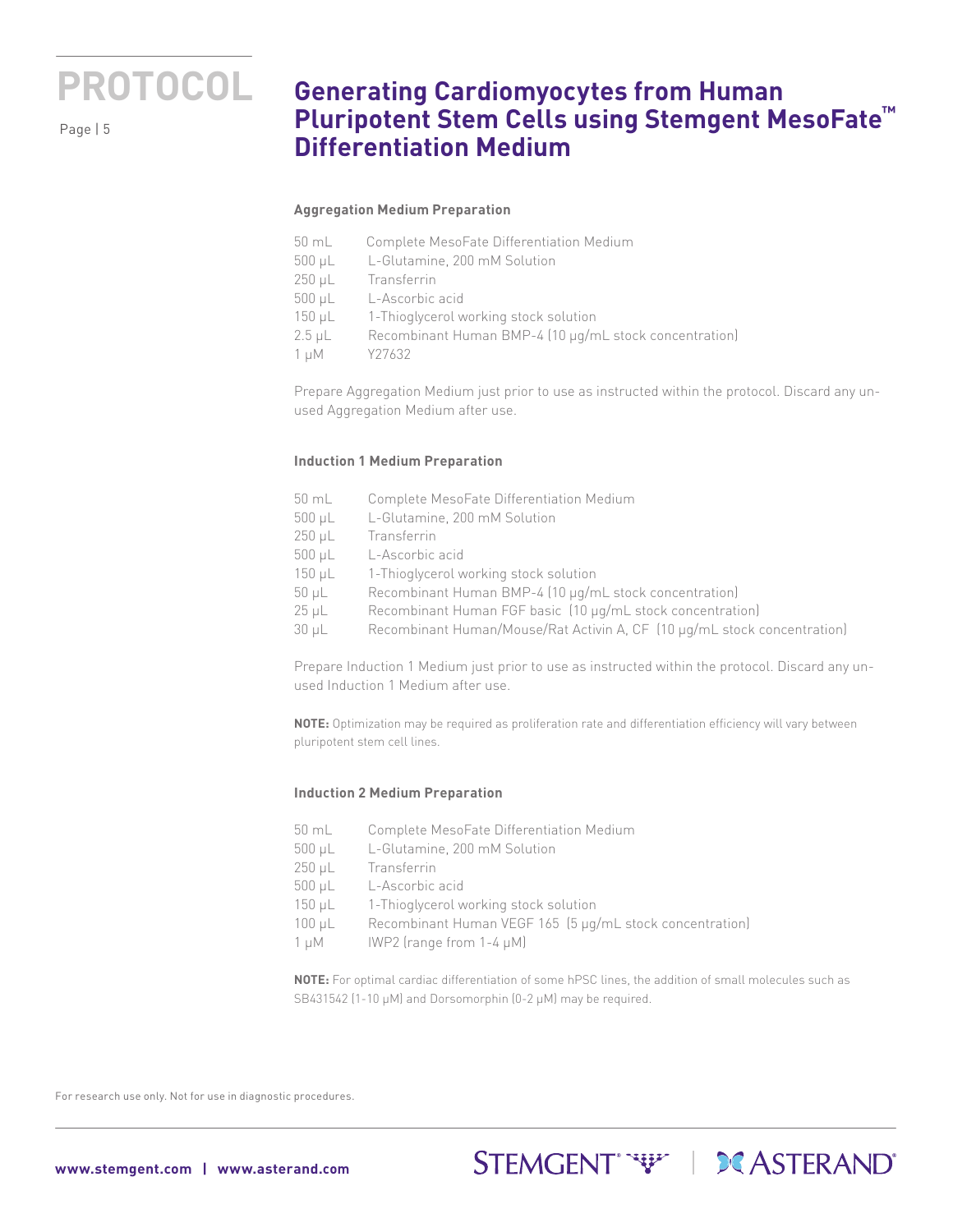

## **Generating Cardiomyocytes from Human Pluripotent Stem Cells using Stemgent MesoFate™ Differentiation Medium**

#### **Induction 3 Medium Preparation**

- 50 mL Complete MesoFate Differentiation Medium
- 500 μL L-Glutamine, 200 mM Solution
- 250 μL Transferrin
- 500 μL L-Ascorbic acid stock solution
- 150 μL 1-Thioglycerol working stock solution
- 100 μL Recombinant Human VEGF 165 (5 µg/mL stock concentration)

Prepare Induction 3 Medium just prior to use as instructed within the protocol. Discard any unused Induction 3 Medium after use.

#### **Maintenance Medium (Mesofate Backbone Medium) Preparation**

- 50 mL Complete MesoFate Differentiation Medium 500 μL L-Glutamine, 200 mM Solution 250 μL Transferrin 500 μL L-Ascorbic acid stock solution
- 150 μL 1-Thioglycerol

Prepare Maintenance Medium just prior to use as instructed within the protocol. Discard any unused Maintenance Medium after use.

### Specification and Differentiation Schematic

The schematic below outlines the staged protocol for generating cardiomyocytes from human pluripotent stem cells using MesoFate Differentiation Medium.

STEMGENT WE STERAND

| $02$ Tension       |                |                                      |                                 | Hypoxic (5%)       | Normoxic,                        |
|--------------------|----------------|--------------------------------------|---------------------------------|--------------------|----------------------------------|
| <b>Stage</b>       | EB             | Mesoderm Ind                         | <b>Cardiac Spec</b>             |                    | <b>Expansion and Maintenance</b> |
| <b>DAY</b>         | 0              | 3                                    |                                 | 5                  | 20<br>12                         |
|                    |                |                                      |                                 |                    |                                  |
| <b>Medium</b>      | Agg            | Induction 1                          | <b>Induction 2</b>              | <b>Induction 3</b> | <b>Maintenance Medium</b>        |
| <b>Supplements</b> | BMP4<br>Y27632 | BMP4<br>bFGF<br>$\Delta$ ct $\Delta$ | <b>VEGF</b><br>IWP <sub>2</sub> | <b>VEGF</b>        |                                  |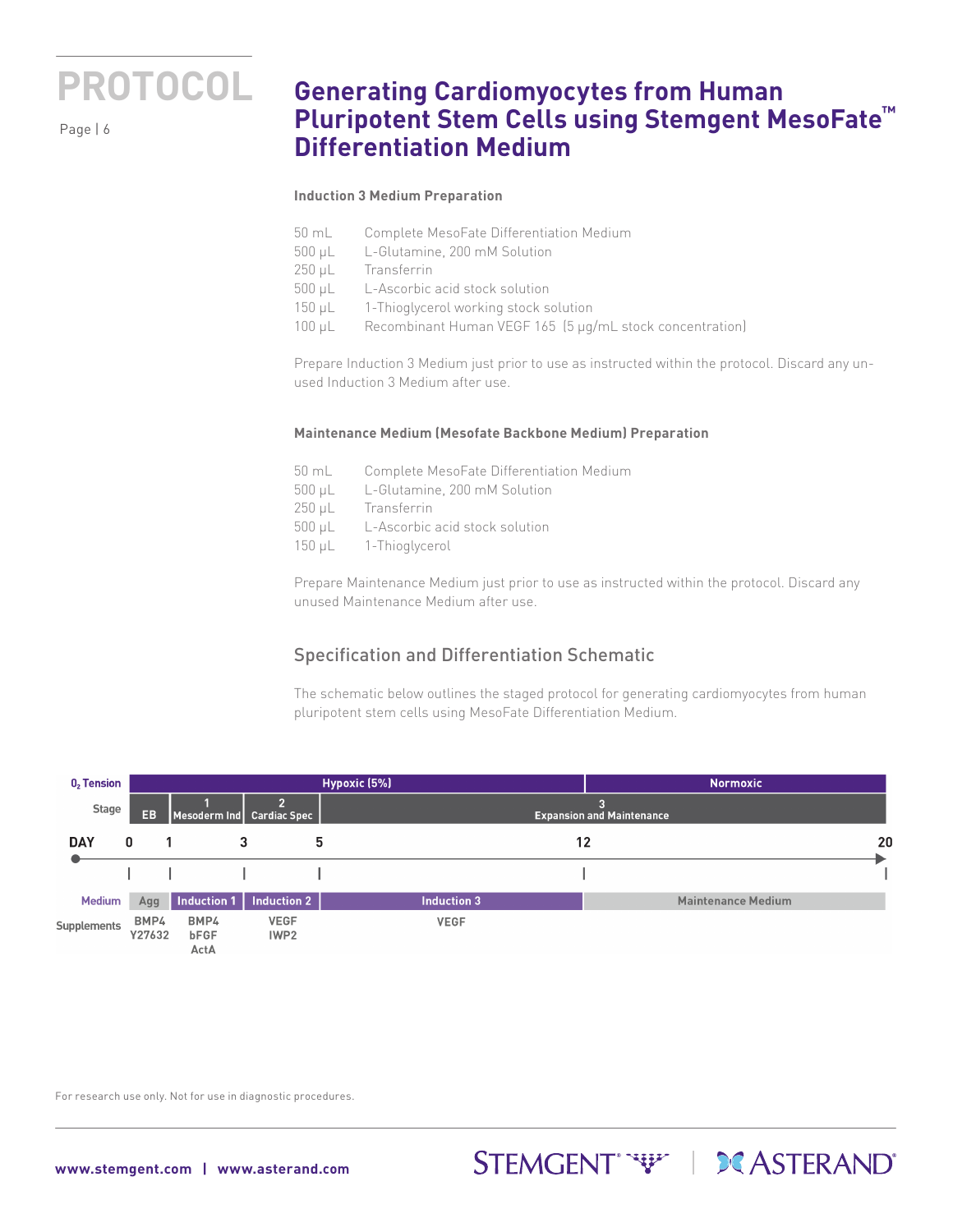Page | 7

## **Day 0: Stage EB**

## **Generating Cardiomyocytes from Human Pluripotent Stem Cells using Stemgent MesoFate™ Differentiation Medium**

### Differentiation of Human Pluripotent Stem Cells

The formation of EBs is the first important step in the differentiation of hPSCs towards cardiovascular lineages and is best achieved by culturing small aggregates of hPSCs in minimal amounts of BMP-4 for 24 hours. At this stage, BMP-4 functions to promote the survival of the hPSCs. The aggregation protocol below is based on a healthy, starting culture of hPSCs grown on mouse fibroblasts/feeders in 6-well format. Cells should be growing within a density range of 60 - 80% confluency (Figure 1B).

NOTE: One well of hPSCs at 60 - 80% confluency should yield - 1-2 x 10<sup>6</sup> cells, and 1 x 10<sup>6</sup> hPSCs will typically yield 1.5 x 10 $^6$  - 2 x 10 $^6$  cardiovascular progenitors at Day 4, and 3 x 10 $^6$  – 3.5 x 10 $^6$  cardiomyocytes at Day 20 in an optimized protocol.

Refer to **Figure 1** for an overview of the experimental set-up and examples of proper density, health, and confluency of starting hPSCs cultures. The following instructions should be done under Hypoxic conditions.



**Figure 1. Plating and starting culture of hPSCs. (A)** Experimental set up in tissue culture plate. Three wells containing hPSCs will be used for cardiovascular differentiation while the fourth well will be used to estimate total cell number. **[B]** This image represents a healthy, feeder-free starting culture of hPSCs grown on mouse fibroblasts/feeders at approximately 80% confluency.

STEMGENT<sup>\*</sup>\*\*\*\* | **DCASTERAND**\*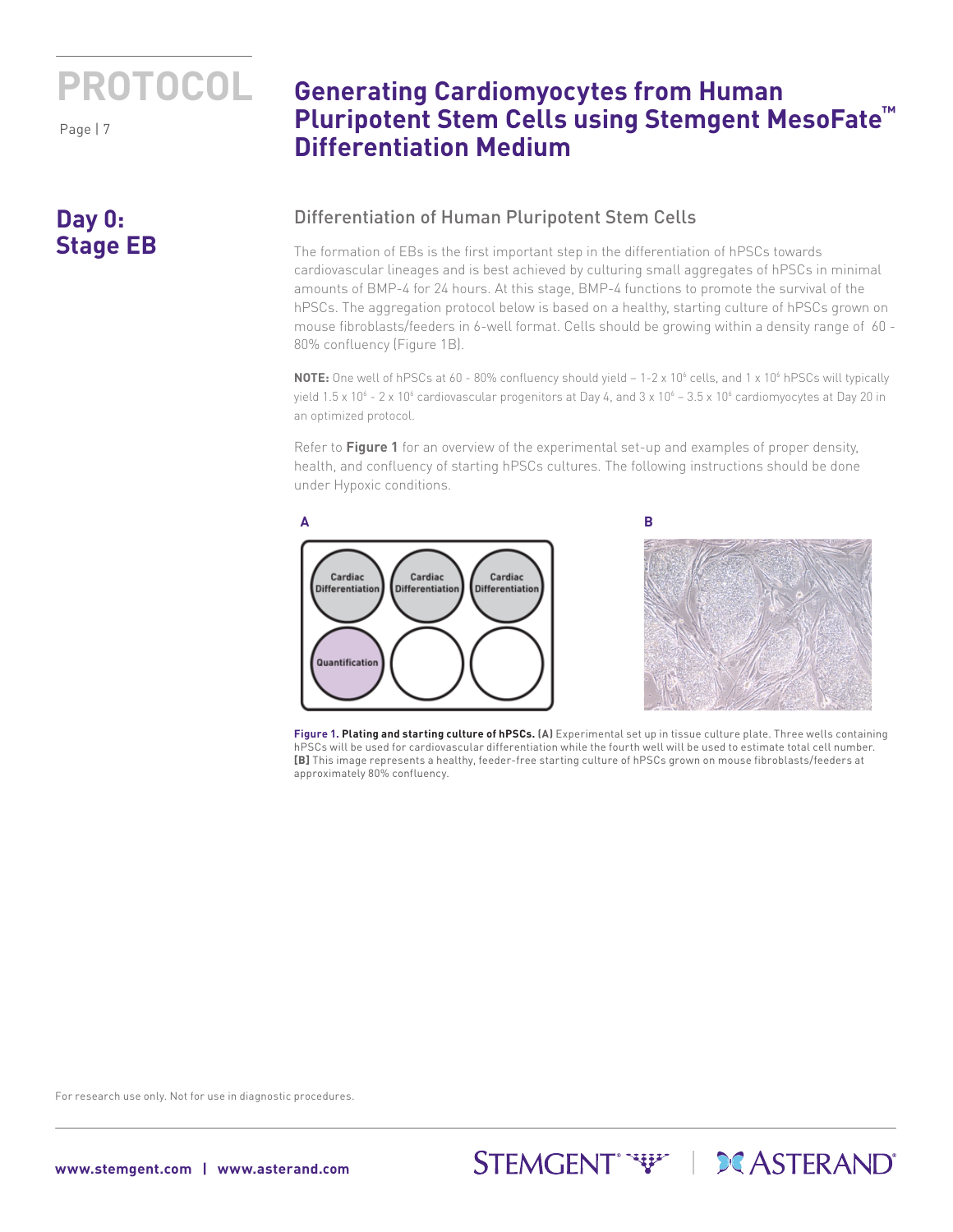Page | 8

## **Generating Cardiomyocytes from Human Pluripotent Stem Cells using Stemgent MesoFate™ Differentiation Medium**

- **1.** Aspirate the culture medium from the well of hPSCs designated for quantification of starting cell number and add 2 mL of PBS to wash.
- **2.** Aspirate the PBS and add 1 mL of TrypLE.
- **3.** Incubate the cells for 3 to 5 minutes at 37°C.
- **4.** Aspirate the TrypLE and add 1 mL per well of hPSC Wash Medium containing 10 µg/mL of DNase I.
- **5.** Resuspend cells into single cells with a P1000 pipette. Determine amount of cells in a single well in order to prepare an appropriate amount of aggregation medium.
- **6.** Add an additional 1 mL per well of hPSC Wash Medium containing 10 µg/mL of DNase I.
- **7.** Combine the cell suspensions from the three wells and filter the cells using a 70 µM filter into a 50 mL conical tube.
- **8.** Add an additional 4 mL of hPSC Wash Medium containing 10 µg/mL of DNase I, to bring the total volume to 10 mL.
- **9.** Centrifuge the cell suspension for 3 minutes at 1200 rpm.
- **10.** Aspirate the supernatant and wash cells with 6mLs of DMEM/F12.
- **11.** Centrifuge the cell suspension for 3 minutes at 1200 rpm.
- **12.** Aspirate the supernatant and add an appropriate amount of Aggregation Medium to the cells to bring the cell density to 2.5 x 10 $^5$  - 5 x 10 $^5$  cells/mL with preference to the upper limit. Pipet up and down gently to resuspend the clusters.
- **13.** Distribute 2 mL per well of the cell suspension into three individual wells of an Ultra Low Attachment 6-well plate. This should result in a final density of 5 x 10 $^5$  - 1 x 10 $^6$  cells per well.
- **14.** Incubate the cells for 24 hours at  $37^{\circ}$ C in 5% CO<sub>2</sub>, 5% O<sub>2</sub> on an orbital shaker set between 60-70 rpm.

Before starting, prepare Induction 1 Medium, enough for 2 mL for each well harvested. It is co mon to observe some debris after 24 hours in culture from a small percentage of cell death during the aggregation process. It is best to remove this debris prior to induction of differentiation. The efficiency of mesoderm induction and cardiovascular progenitor specification in the EBs can be assessed starting at Day 3. This can be monitored by flow cytometric (FC) analysis, evaluating the cells for expression of CD56 and PdgfR-α (see Appendix B for Day 3 FC analysis instructions).

- **15.** Following the 24-hour incubation, separate the EBs from the debris by transferring the cell suspensions from the three wells into a single 14 mL round bottom tube. (Large clumps of cells can be removed by filtering the EB suspension through a 100 µM cell strainer).
- **16.** Incubate for 20 minutes at 37°C in 5%  $CO<sub>2</sub>$ , 5%  $O<sub>2</sub>$  to allow the EBs to settle.
- **17.** Following the 20 minute incubation, aspirate the supernatant and add 6 mL of the freshly prepared Induction 1 Medium. Pipet gently to resuspend the EBs.
- **18.** Distribute 2 mL per well of the cell suspension to three individual wells of a new Ultra Low Attachment 6-well plate.

STEMGENT<sup>"</sup> "\" | DCASTERAND"

**19.** Incubate the EBs for 2 days at  $37^{\circ}$ C in 5% CO<sub>2</sub>, 5% O<sub>2</sub> without agitation.

**NOTE:** No media changes are necessary during this 3 day incubation period. (Optimal duration of induction will need to be determined by the end user.)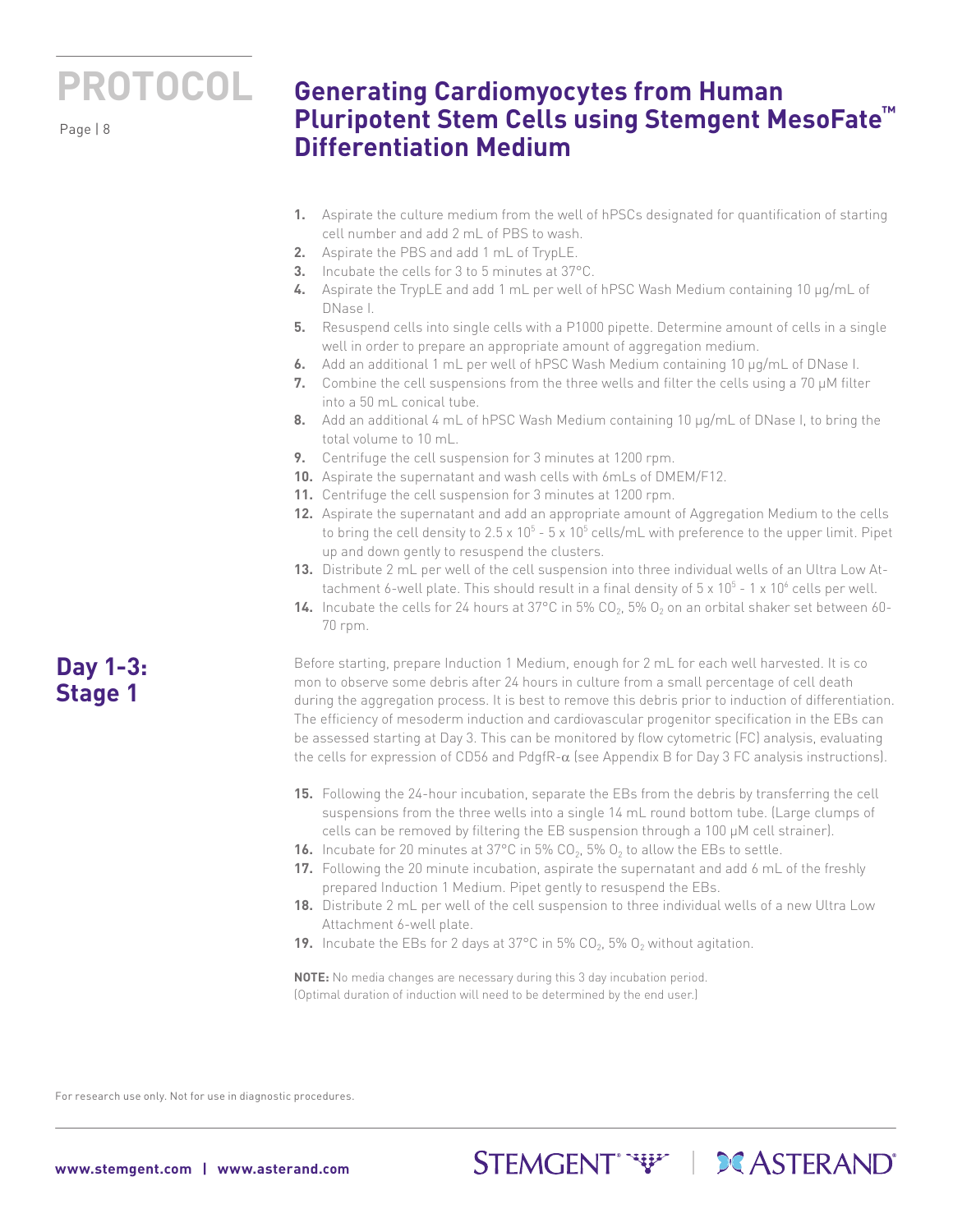Page | 9

## **Day 3-5: Stage 2**

**Generating Cardiomyocytes from Human Pluripotent Stem Cells using Stemgent MesoFate™ Differentiation Medium**

Before starting, prepare Induction 2 Medium containing VEGF andIWP2, enough for 2 mL for each well harvested. The efficiency of mesoderm induction and cardiovascular progenitor specific tion in the EBs is again assessed at Days 3. This can be monitored by flow cytometric (FC) analysis, evaluating the cells first for expression of CD56 and PdgfR- $\alpha$  followed by KDR and PdgfR- $\alpha$  one day later (see Appendix B for Day 3/4 FC analysis instructions).

- **20.** Following the 2-day incubation, separate the EBs from the debris by transferring the cell suspensions from the three wells into a single 14 mL round bottom tube.
- **21.** Incubate for 20 minutes at 37°C in 5% CO<sub>2</sub>, 5% O<sub>2</sub> to allow the EBs to settle.
- **22.** Following the 20-minute incubation, aspirate the supernatant and add 10 mL of IMDM to the EBs to wash out residual inductive cytokines.

**NOTE:** Activin A is a potent signaling molecule even at very low concentrations. Its complete removal is therefore necessary for efficient differentiation to the next stage.

- **23.** Centrifuge the EB suspension for 5 minutes at 800 rpm.
- **24.** Aspirate the supernatant and add 6 mL of the freshly prepared Induction 2 Medium. Pipet gently to resuspend the EBs.
- **25.** Distribute 2 mL per well of the cell suspension to three individual wells of a new Ultra Low Attachment 6-well plate.
- **26.** Incubate the EBs for 2 days, until Day 5, at 37°C in 5% CO<sub>2</sub>, 5% O<sub>2</sub>.

Before starting, prepare Induction 3 Medium containing VEGF, enough for 2 mL for each well harvested.

**NOTE:** The addition of small molecules are no longer necessary in the media at this stage.

- **27.** Following the 2 day incubation, separate the EBs from the debris by transferring the cell suspensions from the three wells into a single 14 mL round bottom tube.
- **28.** Centrifuge the EB suspension for 5 minutes at 800 rpm.
- **29.** Aspirate the supernatant and add 6 mL of the freshly prepared Induction 3 Medium. Pipet gently to resuspend the EBs.
- **30.** Distribute 2 mL per well of the cell suspension to three individual wells of a new Ultra Low Attachment 6-well plate.
- **31.** Culture the EBs in Induction media 3 containing VEGF until Day 12 at 37°C in 5% CO<sub>2</sub>, 5% O<sub>2</sub>, changing the media every 2-3 days as required.

STEMGENT<sup>\*</sup>\*\*\*\* | **DC** ASTERAND'

For research use only. Not for use in diagnostic procedures.

**Day 5-12: Stage 3**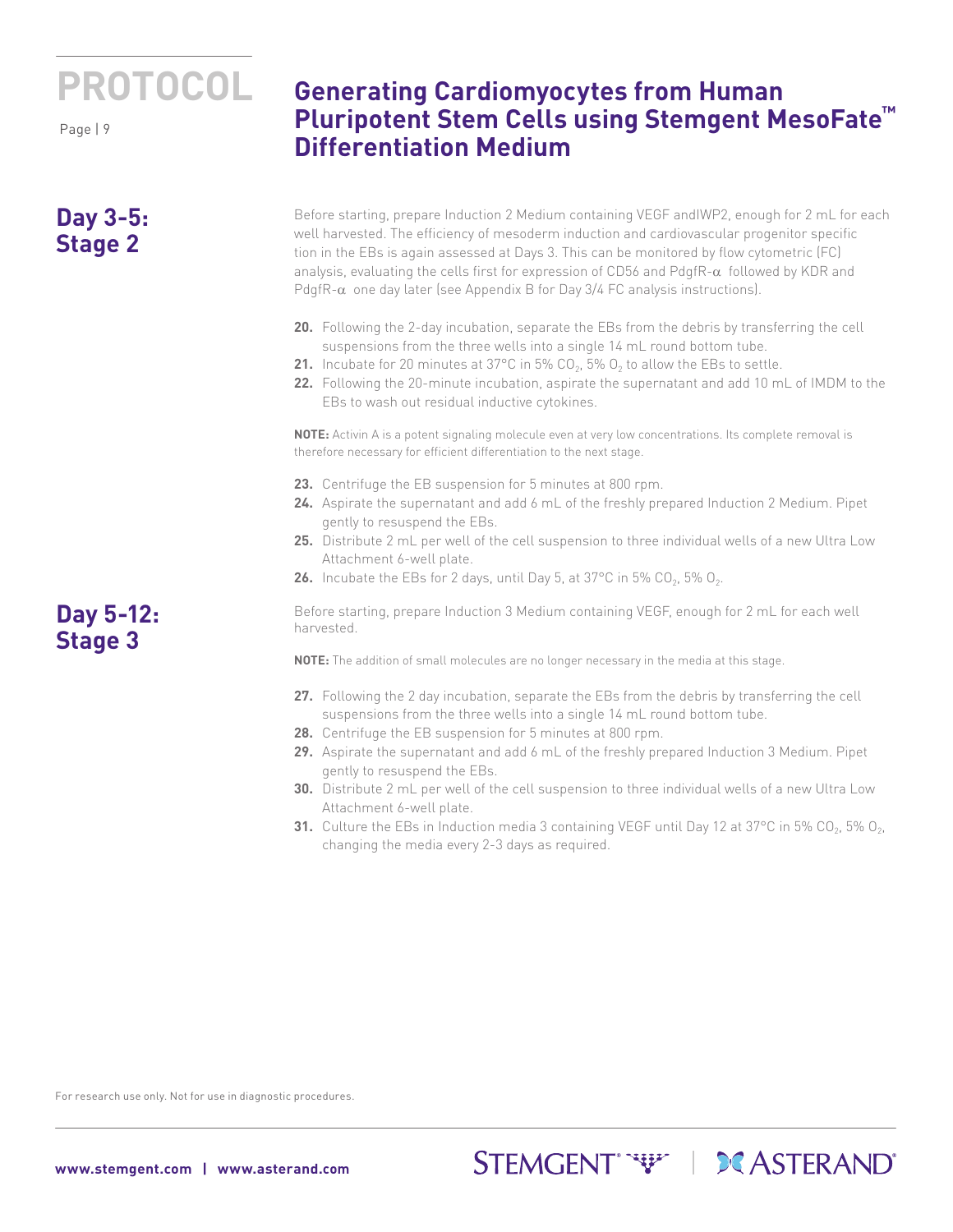Page | 10

### **Day 12-20: Maintenance**

## **Generating Cardiomyocytes from Human Pluripotent Stem Cells using Stemgent MesoFate™ Differentiation Medium**

Before starting, prepare Maintenance Medium, enough for 2 mL for each well harvested.

**NOTE:** The following instructions should be done under normoxic conditions.

- **32.** Separate the EBs from the debris by transferring the cell suspensions from the three wells into a single 14 mL round bottom tube.
- **33.** Centrifuge the EB suspension for 5 minutes at 800 rpm.
- **34.** Aspirate the supernatant and add 6 mL of the freshly prepared Maintenance Medium. Pipet gently to resuspend the EBs.
- **35.** Distribute 2 mL per well of the cell suspension into three individual wells of a new Ultra Low Attachment 6-well plate and incubate the EBs suspension at  $37^{\circ}$ C in 5% CO<sub>2</sub>, ambient/normoxic  $O<sub>2</sub>$ .
- **36.** Monitor the EBs suspension for spontaneous contraction periodically, changing media every 2-3 days as needed until Day 20 at 37°C in 5%  $CO<sub>2</sub>$ , ambient/normoxic  $O<sub>2</sub>$ .
- **37.** Prepare a single cell suspension and stain for cardiac specific markers such as CD172 α (Sirp-α) and cardiac-TroponinT (see Appendix C for Day 20 FC analysis instructions).3

### Appendix A

| Range of recommended cytokine concentrations |                        |  |  |
|----------------------------------------------|------------------------|--|--|
| <b>Cytokine</b>                              | <b>Concentration</b>   |  |  |
| Recombinant Human BMP-4                      | $1 - 30$ ng/mL         |  |  |
| Recombinant Human FGF basic                  | $1 - 10 \text{ ng/mL}$ |  |  |
| Recombinant Human Activin A                  | $1 - 10$ ng/mL         |  |  |
| Recombinant Human VEGF 165                   | $1 - 20$ ng/mL         |  |  |
| Recombinant Human IWP2                       | $1-4 \mu M$            |  |  |

STEMGENT<sup>"</sup> "\" | DCASTERAND"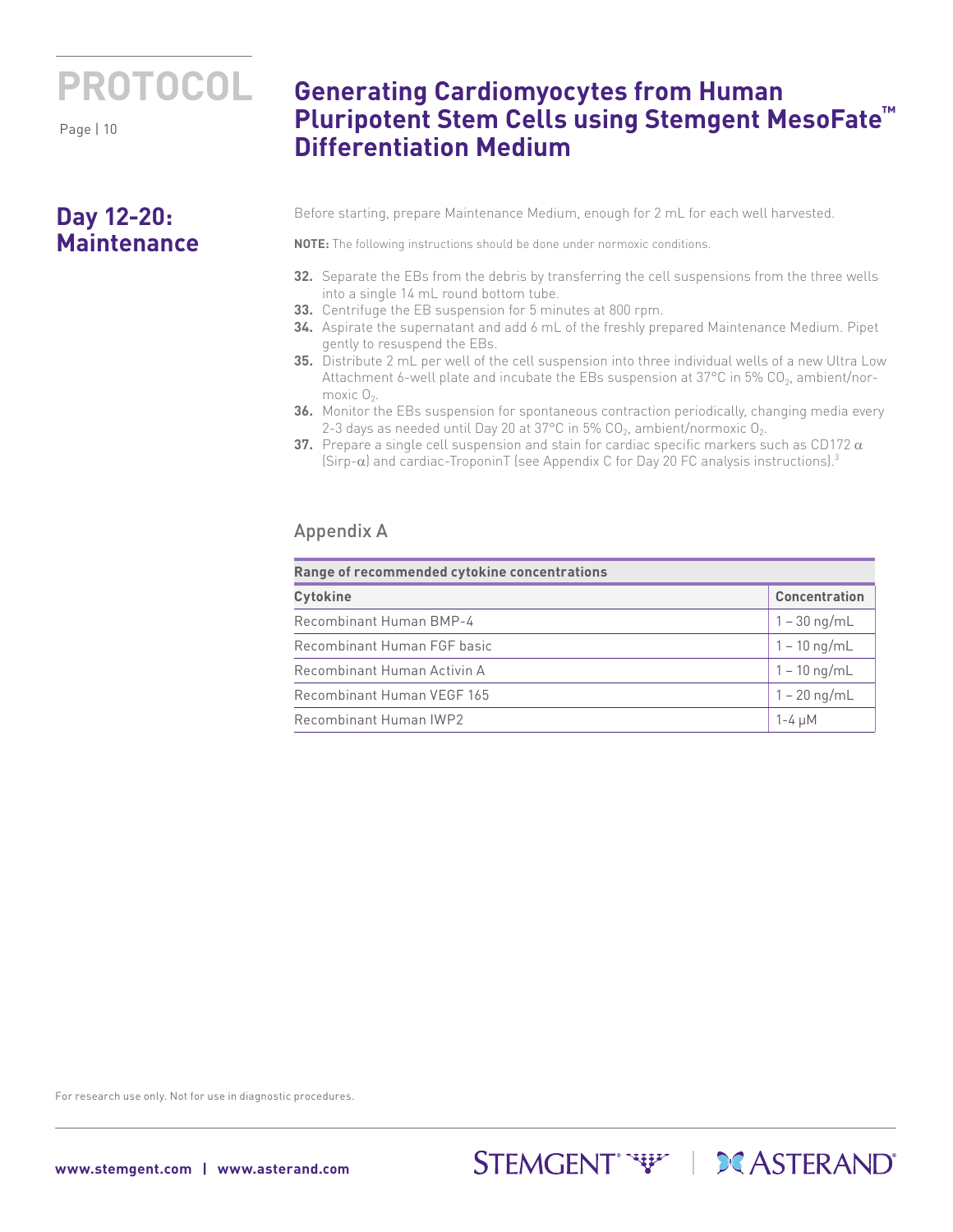Page | 11

## **Generating Cardiomyocytes from Human Pluripotent Stem Cells using Stemgent MesoFate™ Differentiation Medium**

### Appendix B

.

## **Day 3 and 4**

#### **Harvest Cells for Flow Cytometric Analysis ofCD56/PdgfR-**α **and KDR/PdgfR-**α **Expression**

As each human pluripotent stem cell line has its own unique induction kinetics, the cardiovascular progenitor stage cannot be defined by time in culture alone. Therefore mesoderm induction and cardiovascular progenitor specification in the EBs during Days 3 to 4 should be monitored by flow cytometric analysis. The cardiovascular progenitor stage is defined by the appearance of a CD56/ PdgfR-α double positive population at day 3 and a KDR/ PdgfR-α double positive at day 4. EBs at this stage also contain a KDR<sup>low</sup>/PdgfR- $\alpha^{low}$  and a KDR<sup>high</sup>/PdgfR- $\alpha^{low}$  profile. This KDR/PdgfR-α profile is typically detected in hPSC-derived EBs at Day 3-4, however the kinetics of this induction can vary slightly depending on cell line and should be determined by the user. Refer to **Figure 2** for an example of appropriate CD56/PdgfR-α and KDR/PdgfR-α profiles.

- **1.** Separate the EBs from the debris by transferring the cell suspension from one well designated for FC analysis into a single 14 mL round bottom tube.
- **2.** Pellet the EBs at 800 rpm for 5 minutes.
- **3.** Aspirate the supernatant and add 1 mL of TrypLE Express (1X).
- **4.** Incubate EBs for 5 minutes at 37 $^{\circ}$ C in 5% CO<sub>2</sub>, 5% O<sub>2</sub>.
- **5.** Following the 3 minute incubation, gently vortex the sample and monitor EB dissociation.
- **6.** Incubate EBs for an additional 2 minutes at  $37^{\circ}$ C in 5% CO<sub>2</sub>, 5% O<sub>2</sub>.
- **7.** Gently pipet the sample with a p1000 tip to break up any remaining EBs and add 8 mL of IMDM to the suspension.
- **8.** Centrifuge the EB suspension for 5 minutes at 1000 rpm.
- **9.** Aspirate the supernatant and resuspend the EBs in 4 mL PBS (without  $Ca^{2+}$  and  $Mg^{2+}$ ) containing 5% FCS and DNAse I (10 ng/mL).
- **10.** Pass the EBs through a 4 mL round bottom tube with cell strainer cap.
- **11.** Stain 1x10<sup>5</sup> cells from the EB-derived single cell suspension with CD56, KDR and PdgfR- $\alpha$ antibodies according to supplier's recommendations and perform flow cytometric analysis.

STEMGENT WELL DE ASTERAND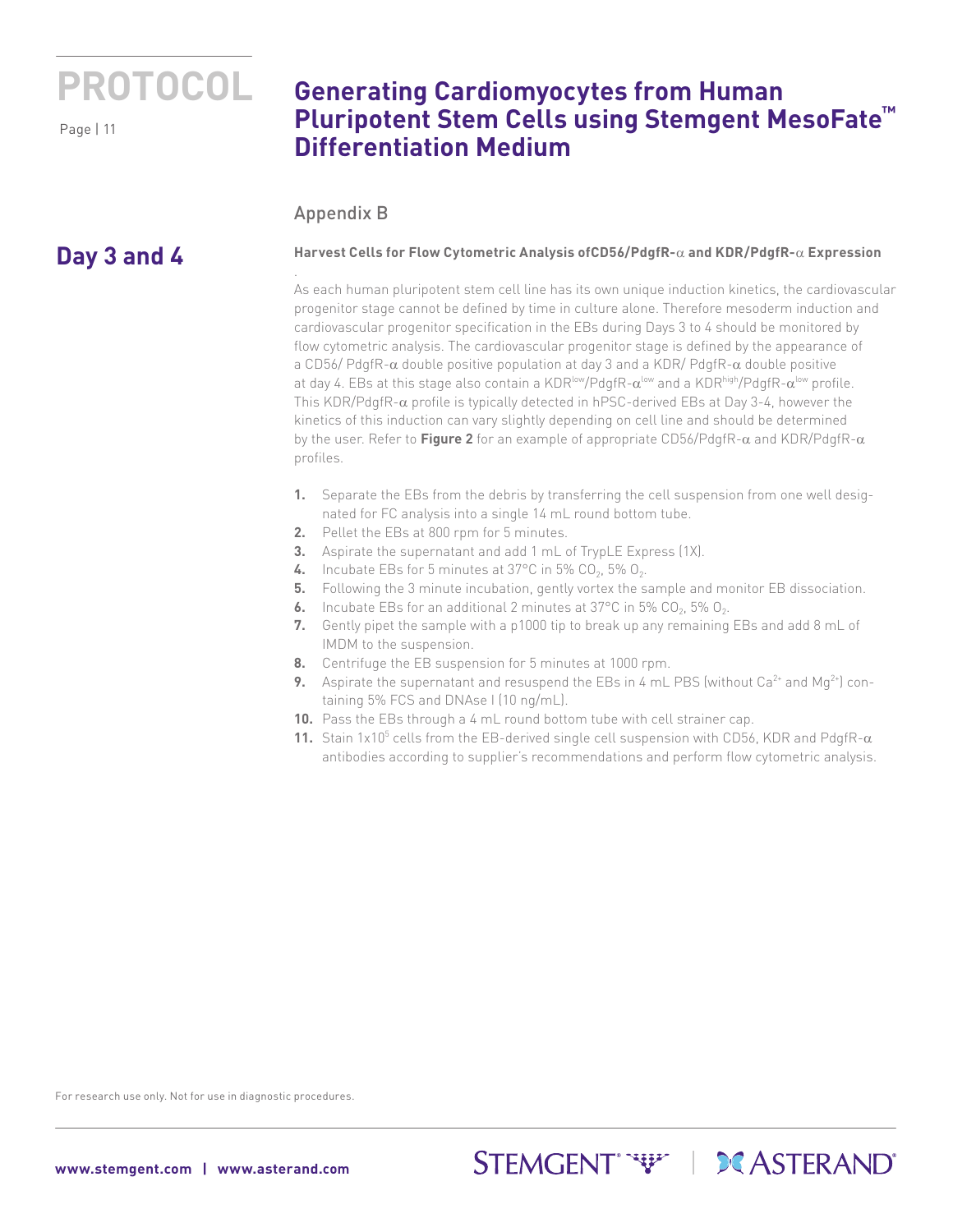

**Day 20**

## **Generating Cardiomyocytes from Human Pluripotent Stem Cells using Stemgent MesoFate™ Differentiation Medium**



**Figure 2. Flow cytometric analysis of CD56 vs. PdgfR-**α **and KDR vs. PdgfR-**α **expression on Day 3 and 4.** EB-derived hPSCs were stained with CD56 and PdgfR-α at Day 3 and KDR and PdgfR-α at Day 4 of differentiation. Red box indicates cardiovascular progenitor population expressing a KDR<sup>low</sup>/PdgfR- $\alpha^{\text{high}}$  profile.

### Appendix C

.

#### **Harvest Cells for Flow Cytometric Analysis of Cardiomyocyte Specific Protein Expression**

Refer to **Figure 3** for an example of an appropriate Sirpα and cTnT profile. Separate the EBs from the debris by transferring the cell suspension from one well designated for FC analysis into a single 14 mL round bottom tube.

- **1.** Centrifuge the cell suspension for 3 minutes at 800 rpm.
- **2.** Aspirate the supernatant and add 1 mL of Collagenase B containing 10 μL DNase I Stock Solution.
- **3.** Incubate the EBs for 1-2 hour at  $37^{\circ}$ C in 5% CO<sub>2</sub>, 20% O<sub>2</sub> with periodic mixing to aid in the dissociation of the EBs.
- **4.** Following the incubation, wash the EBs with 9 mL of PBS without Ca<sup>2+</sup> and Mq<sup>2+</sup>.
- **5.** Centrifuge the EB suspension for 5 minutes at 800 rpm.
- **6.** Aspirate the supernatant and add 1 mL of TrypLE Express (1X).
- **7.** Incubate EBs for 5 minutes at 37°C in 5% CO<sub>2</sub>, 20% O<sub>2</sub>. After 3 minutes of incubation, gently vortex the sample and monitor the cell dissociation.
- **8.** Once turbid, add 3 mL PBS (without Ca<sup>2+</sup> and Mg<sup>2+</sup>) containing 5% FCS and DNAse I (10 ng/ mL) to the EB suspension and gently pipet to dissociate any remaining cells.
- **9.** Filter the cell suspension through a 4 mL round bottom tube with cell strainer cap to remove any large clumps of cells.
- **10.** Pellet at 1200 rpm for 5 minutes, and wash twice with an additional 4 mL PBS (without Ca<sup>2+</sup> and  $Mq^{2+}$ ) containing 5% FCS.
- **11.** After the second wash, resuspend the single cell suspension in 1 mL of PBS (without Ca<sup>2+</sup> and  $Mq^{2+}$ ) containing 5% FCS.
- **12.** Determine cell number and stain 2.5x10<sup>5</sup> live cells with CD90 and CD172a/Sirpα (BioLegend® 323808) according to the supplier's recommendations.

STEMGENT WE I DCASTERAND